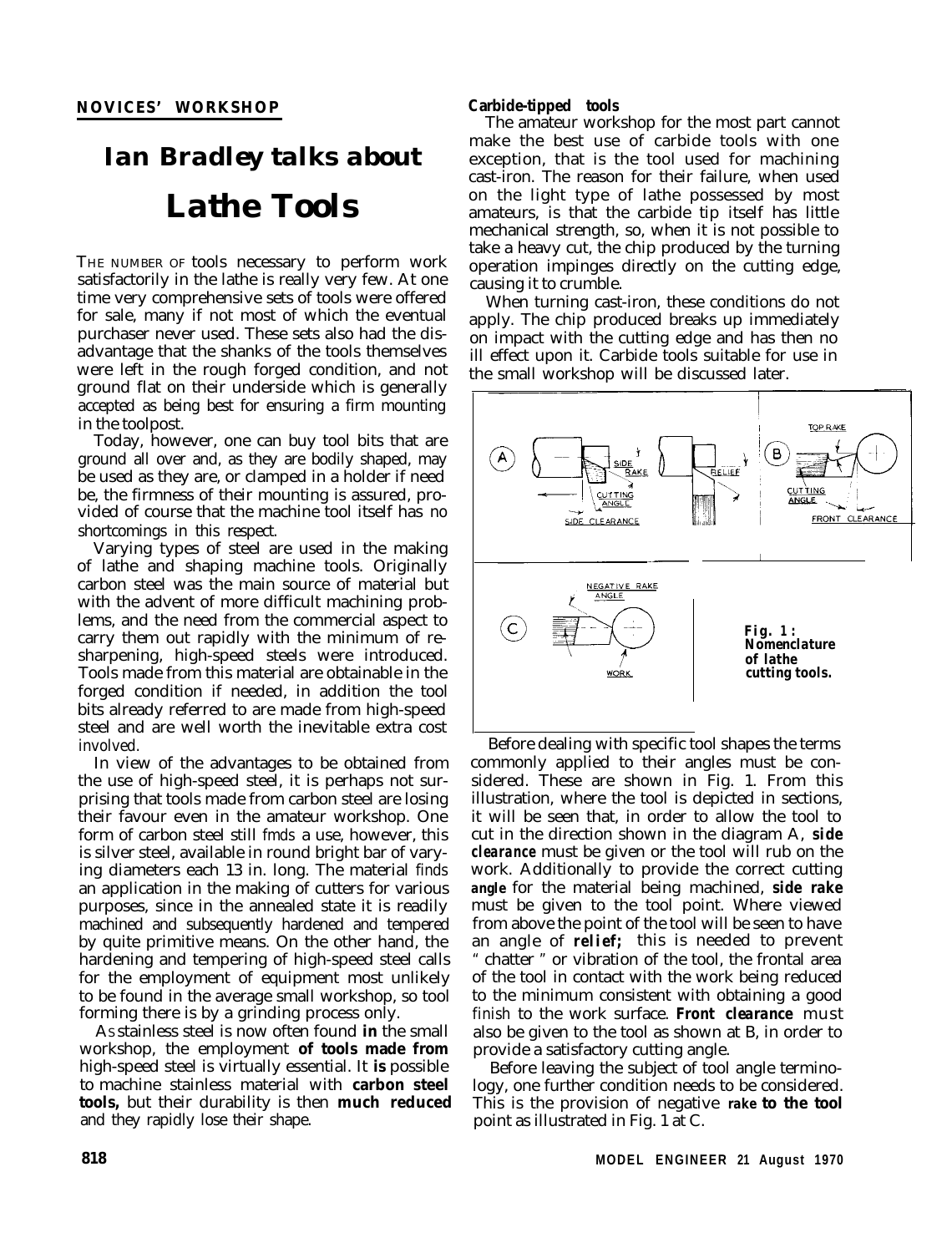From this diagram it will be seen that the top surface of the tool is inclined at an angle above the centre-line of the work. This practice is often adopted industrially, but in the small workshop can be employed with success when machining the harder bronze alloys.

#### **Tool shapes for external work**

The basic tool shapes required are not many but the few there are can be applied to a variety of tools for both internal and external work. The first of these is the roughing tool which probably needs less power (despite its ability to take heavy cuts) than any other. As an example of its effectiveness Fig. 3 shows a roughing tool removing 7/16 in. from a 3 in. billet of stainless steel. This machining operation was carried out at a mandrel speed of 60 r.p.m. taking a cut of 0.005 in. per revolution using a copious flow of neat cutting oil (Gulf Metsil E) as a coolant. The lathe used was a 4 in. Myford, now some 40 years old, and the driving motor fitted was a  $1/3$  h.p. machine of a standard commercial type.

DIRECTION OF CUT-



*Fig. 2 : Roughing and knife tools.*

#### **The knife tool**

The most important weapon in the turner's armoury is the knife tool. It is found in both righthanded and left-handed forms. The right-handed knife tool cuts from right to left, that is to say it is fed towards the headstock of the lathe, whilst its counterpart the left-handed tool cuts in the opposite

direction. Fig. 2 depicts the salient characteristics of a right-handed knife tool.

It is usual to grind a small flat land at the tip of the tool. This area is at right-angles to the cutting edge, helping to promote a good finish to the work. As it is sometimes necessary to form a rounded comer on shoulders machined by the knife tool, the flat land can be replaced by a radial point, For the amateur worker the radius of this point can probably be standardised at some convenient figure and it will therefore be convenient to have two right-hncded knife tools to avoid the wastage of material and the time involved in altering the point of a single tool. An enlarged view of both forms of point is seen in Fig. 4.



**The parting tool**

Once the worker has completed the turning of a component he will need to sever it from the stock material. This he does with the parting tool, shown in Fig. 4. This is the form usually supplied in sets of turning tools, but experienced workers modify the point to ensure that the work is removed cleanly and this alteration is shown at A. This is the tool point commonly used in automatic lathes where, of course, it is absolutely essential that the parts produced are parted off cleanly.

Where much bar material turning is undertaken the parting tool is best mounted in a toolpost set on the cross-slide behind the work, thus leaving the top-slide itself for holding outer turning tools either singly or in a capstan head that may be indexed accurately to bring a succession of tools to bear on the work as required. It is perhaps worth emphasising that the back toolpost, as it is called, is the ideal holder for parting tools in a light lathe because the forces then acting tend to force the faces of the cross-slide into closer contact. In this way vibration sometimes encountered in the frontof-work placing of the tool can usually be elimin-